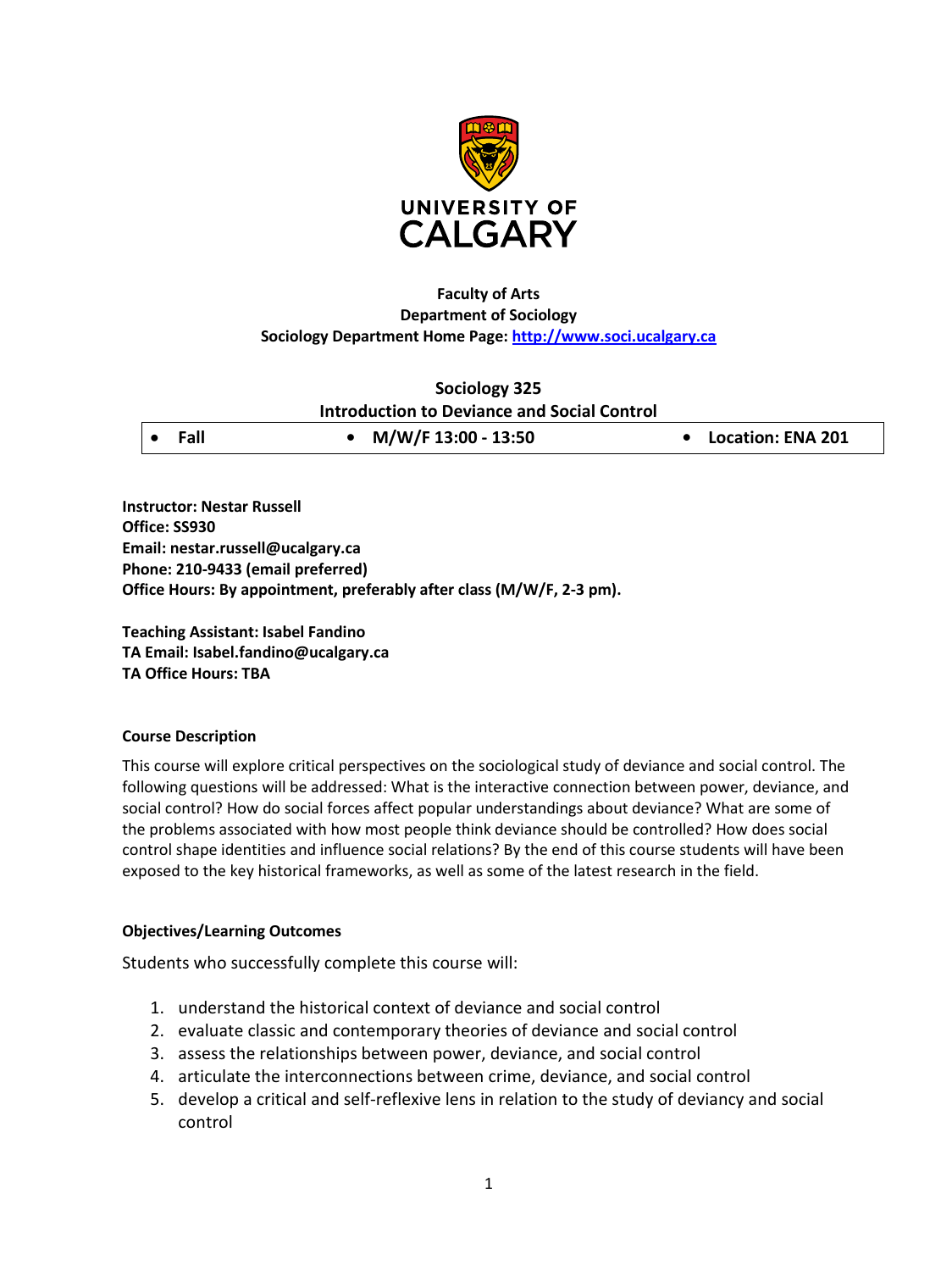## **Required Textbooks, Readings, Materials**

Adler, P., & Adler, P. (2016). Constructions of deviance: Social power, context, and interaction. Scarborough, ON: Nelson Education.

| <b>Week</b>    | <b>Date</b>             | <b>Lecture</b> | <b>Topic</b>                                |
|----------------|-------------------------|----------------|---------------------------------------------|
| $\mathbf{1}$   | Fri. 7 Sept.            | $\mathbf{1}$   | Introduction                                |
| $\overline{2}$ | <b>Mon. 10</b><br>Sept. | $\overline{2}$ | Defining Deviance                           |
|                | <b>Wed. 12</b><br>Sept. | 3              | On the Sociology of Deviance                |
|                | Fri. 14 Sept.           | $\overline{4}$ | <b>Typologies of Deviance</b>               |
| 3              | <b>Mon. 17</b>          | 5              | Violence and Social Control (part one)      |
|                | Sept.                   |                |                                             |
|                | Wed. 19<br>Sept.        | 6              | Violence and Social Control (part two)      |
|                | Fri. 21 Sept.           | 7              | Violence and Social Control (part<br>three) |
| $\overline{4}$ | <b>Mon. 24</b><br>Sept. | 8              | Perspective on Deviance                     |
|                | <b>Wed. 26</b><br>Sept. | 9              | The Social Construction of Crime            |
|                | Fri. 28 Sept.           | 10             | <b>Theories of Deviance</b>                 |
| 5              | Mon. 1 Oct.             | 11             | <b>Theories of Deviance</b>                 |
|                | Wed. 3 Oct.             | 12             | <b>Theories of Deviance</b>                 |
|                | Fri. 5 Oct.             | 13             | <b>Theories of Deviance</b>                 |
| 6              | Wed. 10<br>Oct.         | 14             | <b>Research Methods 1</b>                   |
|                | Fri. 12 Oct.            | 15             | <b>First Short Test</b>                     |
| $\overline{7}$ | <b>Mon. 15</b><br>Oct.  | 16             | <b>Research Methods 2</b>                   |
|                | Wed. 17<br>Oct.         | 17             | <b>Research Methods 3</b>                   |
|                | Fri. 19 Oct.            | 18             | <b>Constructing Deviance 1</b>              |
| 8              | <b>Mon. 22</b><br>Oct.  | 19             | <b>Constructing Deviance 2</b>              |
|                | Wed. 24<br>Oct.         | 20             | Documentary                                 |
|                | Fri 26 Oct.             | 21             | Politics, Power, and Deviance               |
| 9              | <b>Mon. 29</b><br>Oct.  | 22             | <b>Insights on Moral Panics</b>             |
|                | Wed. 31<br>Oct.         | 23             | Race, Gender, and Social Control            |
|                | Fri. 2 Nov.             | 24             | Gender, Sport, and Deviance 1               |
| 10             | Mon. 5 Nov.             | 25             | Gender, Sport, and Deviance 2               |
|                | Wed. 7 Nov.             | 26             | Power, Class, and Crime 1                   |

# **Course Schedule Date Topic Completed readings**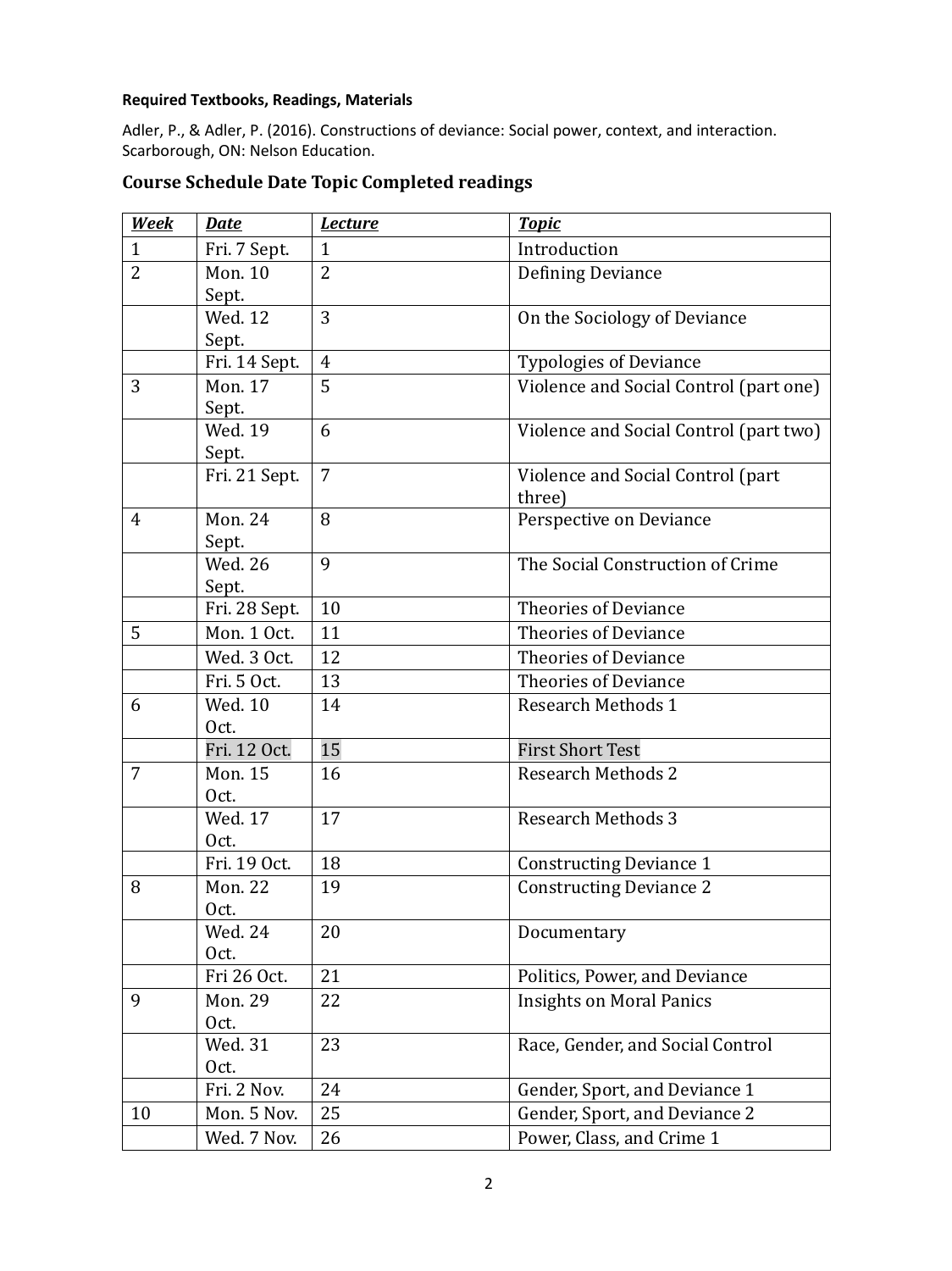|    | Fri. 9 Nov.    | 27                   | Power, Class, and Crime 2        |
|----|----------------|----------------------|----------------------------------|
| 11 | 11-17 Nov.     | <b>Reading Break</b> |                                  |
| 12 | Mon. 19        | 28                   | Power, Class, and Crime 3        |
|    | Nov.           |                      |                                  |
|    | Wed. 21        | 29                   | <b>Second Short Test</b>         |
|    | Nov.           |                      |                                  |
|    | Fri. 23 Nov.   | 30                   | <b>Guest Lecture</b>             |
| 13 | Mon. 26        | 31                   | <b>Guest Lecture</b>             |
|    | Nov.           |                      |                                  |
|    | <b>Wed. 28</b> | 32                   | Documentary                      |
|    | Nov.           |                      |                                  |
|    | Fri. 30 Nov.   | 33                   | <b>Exam Essay Writing Tips 1</b> |
| 14 | Mon. 3 Dec.    | 34                   | Exam Essay Writing Tips 2        |
|    | Wed. 5 Dec.    | 35                   | <b>Exam Review</b>               |

#### **Methods of Evaluation**

Two Short Answer Tests

First Short Answer Test: based on all lectures and readings in Adler & Adler (2016) Part 1 "Defining Deviance" (pp. 11-56) and Part 2 "Theories of Deviance" (pp. 57-108).

Date: Friday 12th October, 1.00pm (worth 25% of the final grade).

Second Short Answer Test: based on all lectures and readings in Adler & Adler (2016) Part 3 "Studying Deviance" (pp. 109-147) and Part 4 "Constructing Deviance" (pp. 149-251).

Date: Wednesday 21st November, 1.00pm (worth 25% of the final grade).

End of Year Exam: The final examination will be scheduled by the registrar during the final exam period. Date: TBA (worth 50% of the final grade).

#### **Final Exam Information**

The final exam will involve students selecting from a variety of essay topics (based on lecture materials and Adler & Adler, 2016).

#### **Grading Scale**

Letter grades will be assigned and submitted to the registrar based on the following scale:

| Grade | Percent range  | <b>Grade Point Value</b> | <b>Description</b>                       |
|-------|----------------|--------------------------|------------------------------------------|
| A+    | $96 - 100\%$   | 4.0                      | Outstanding performance                  |
| A     | $90 - 95.99\%$ | 4.0                      | Excellent-superior performance           |
| А-    | $85 - 89.99\%$ | 3.7                      |                                          |
| $B+$  | $80 - 84.99\%$ | 3.3                      |                                          |
| B     | $75 - 79.99\%$ | 3.0                      | Good – clearly above average performance |
| B-    | $70 - 74.99\%$ | 2.7                      |                                          |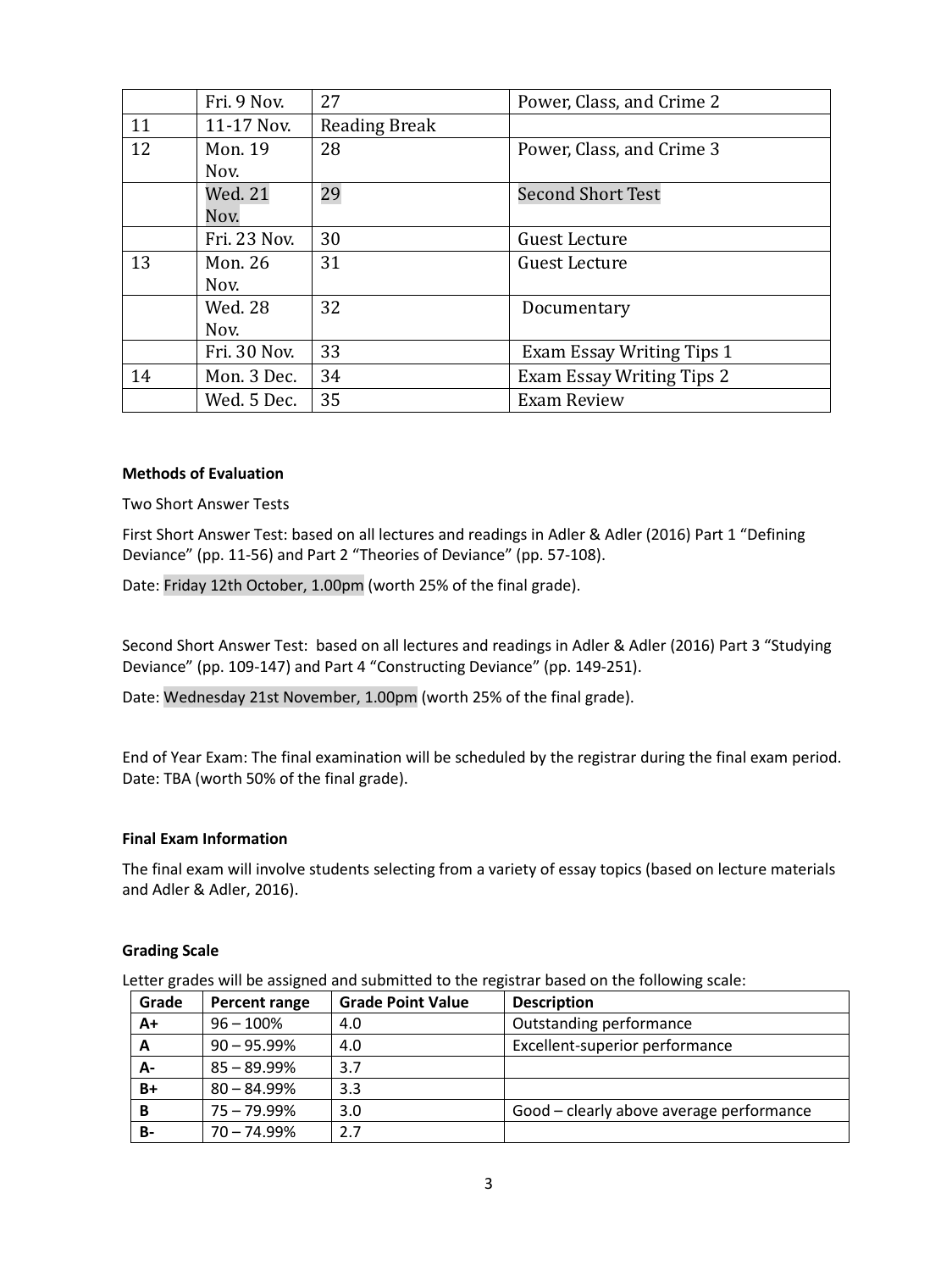| $C+$ | $67 - 69.99\%$ | 2.3 |                                     |
|------|----------------|-----|-------------------------------------|
|      | $63 - 66.99\%$ | 2.0 | Satisfactory - basic understanding  |
|      | $59 - 62.99\%$ | 1.7 |                                     |
| D+   | $55 - 58.99\%$ | 1.3 |                                     |
| D    | $50 - 54.99\%$ | 1.0 | Minimal pass - marginal performance |
|      | < 50%          |     | unsatisfactory performance          |

The grades for a course component may be scaled to maintain equity among sections and to conform to departmental norms.

#### **Grade Reappraisal**

Within two weeks of the date the exam/assignment is returned, students seeking reappraisal of examinations or assignments must submit a written response to the instructor explaining the basis for reconsideration of one's mark. The instructor will reconsider the grade assigned and will then book a time with the student to discuss his or her work and rationale. It should be noted that a reassessed grade may be raised, lowered, or remain the same.

#### **Email**

Feel free to contact me over email at any time. Please put your course number and section in your email's subject line, and include a proper salutation, your full name, student ID, and a proper closing in the body of your email. All emails violating customary email conventions will be ignored. All other emails will be answered within one business day. I do not answer emails over the weekend. Please take that into account when emailing me questions pertaining assignments or exams. If you have a course-related question, please check the course outline first. Questions that can be answered by consulting the course outline will not be answered. Also, please e-mail me for administrative purposes only, for example to set up an appointment. Please do not use e-mail as a replacement for an office visit, if there is something you want to discuss. Questions about the course content and readings, concerns about grades, or any other personal issues should be dealt with in person during my office hours.

#### **Emergency Evacuations**

In the case of fire or other emergency evacuation of this classroom, please proceed to the assembly point at ICT - Food Court.

#### **Handing in Papers, Assignments**

- 1. The main Sociology Department office does not deal with any course-related matters. Please speak directly to your instructor.
- 2. **Protection of Privacy:** The Freedom of Information and Protection of Privacy (FOIPP) legislation does not allow students to retrieve any course material from public places. Anything that requires handing back will be returned directly during class or office hours. If students are unable to pick up their assignments from the instructor, they provide the instructor with a stamped, self-addressed envelope to be used for the return of the assignment.
- 3. Final grades are not posted by the Sociology Department. They are only available online.

### **Ethics Research**

Students are advised that any research with human subjects – including any interviewing (even with friends and family), opinion polling, or unobtrusive observation – must have the approval of the Faculty Ethics Committee. In completing course requirements, students must not undertake any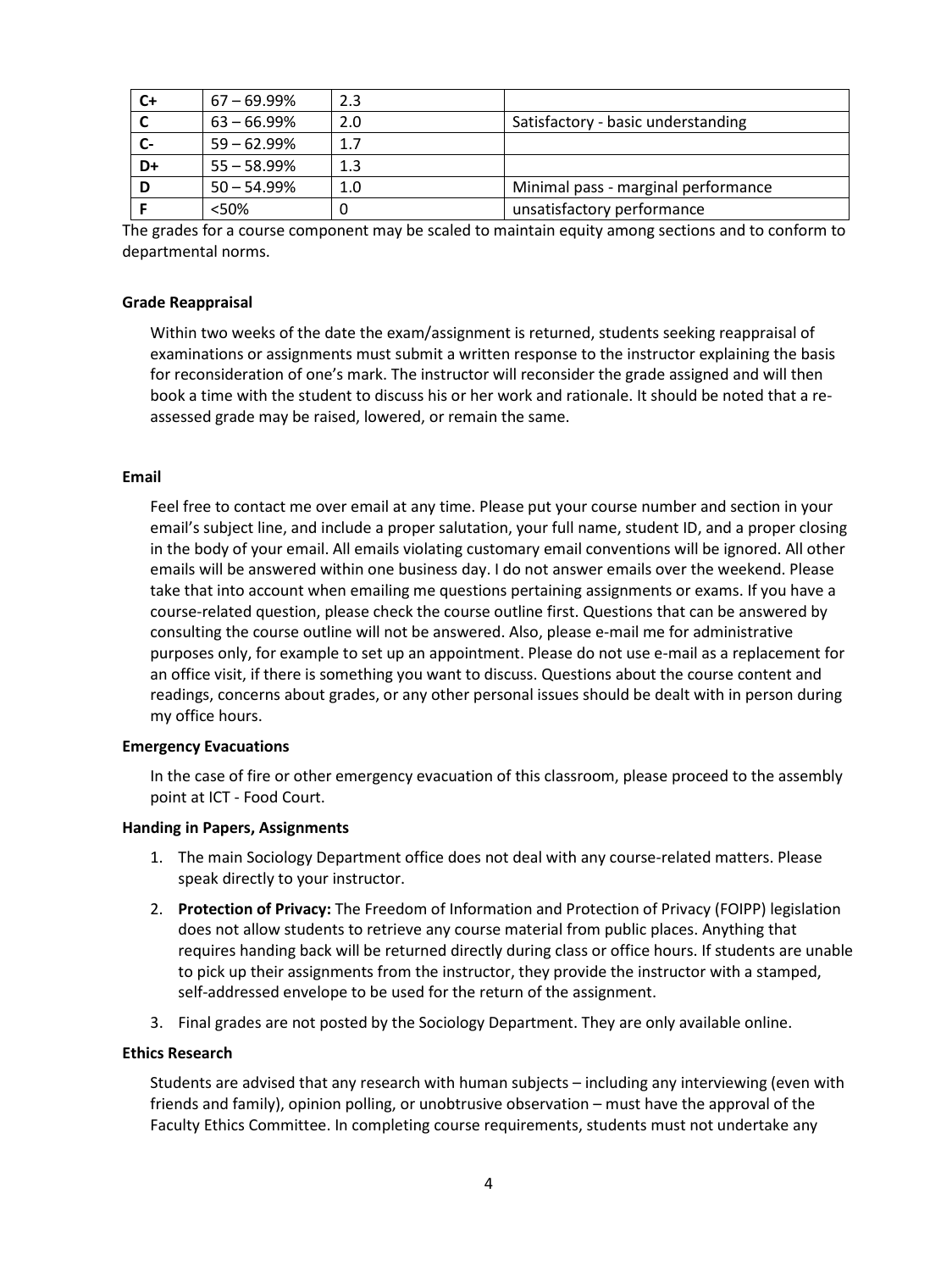human subjects research without discussing their plans with the instructor, to determine if ethics approval is required.

## **Academic Misconduct**

Please refer to the website listed below for information on University of Calgary policies on Plagiarism/Cheating/Other Academic Misconduct: [http://www.ucalgary.ca/pubs/calendar/current/k-](http://www.ucalgary.ca/pubs/calendar/current/k-5.html)[5.html](http://www.ucalgary.ca/pubs/calendar/current/k-5.html)

## **Deferrals**

When possible, please provide advance notice if you are unable to write an exam or complete/turnin assignments on time. All requests for deferral of a course component due to health reasons must be accompanied by written documentation as outlined in the University Calendar and should be obtained while the student has the health issue rather than after recovery. Deferrals will be allowed in the following circumstances: illness, domestic affliction or religious conviction. Travel arrangements, misreading the syllabus, and scheduling conflicts with other classes or employment are not valid reasons for requesting a deferral. Deferrals will not be granted if it is determined that just cause is not shown by the student.

If you have missed a test for a legitimate reason, the instructor can require you to write a "make up" test as close in time to the original test as possible or can choose to transfer the percentage weight to another course component. If the instructor schedules a "make up" test for you, its date and location will be at the convenience of the Department of Sociology.

**Deferred Final Exam Form:** Please note that requests to defer a Registrar scheduled final exam are dealt with through the Registrar's Office. Further information about deadlines, and where paperwork should be taken, is available on the form, which can be found at: <https://www.ucalgary.ca/registrar/student-forms>

**Deferred Term Work Form:** Deferral of term work past the end of a term also requires a form to be filled out. It's available at

[https://www.ucalgary.ca/registrar/files/registrar/deferred\\_termwork15\\_0.pdf](https://www.ucalgary.ca/registrar/files/registrar/deferred_termwork15_0.pdf) 

Once an extension date has been agreed between instructor and student, the form should be taken to the Faculty of Arts Program Information Centre (SS 110) for approval by an Associate Dean (Students).

## **Student Representation**

The 2018-19 Students' Union VP Academic is Jessica Revington [\(suvpaca@ucalgary.ca\)](mailto:suvpaca@ucalgary.ca).

For more information, and to contact other elected officials with the Student's Union, please visit this link: <https://www.su.ucalgary.ca/about/who-we-are/elected-officials/>

You may also wish to contact the Student Ombudsperson for help with a variety of University-related matters:<http://www.ucalgary.ca/ombuds/contact>

## **Safewalk**

The University of Calgary provides a "safe walk" service to any location on Campus, including the LRT, parking lots, bus zones, and campus housing. For Campus Security/Safewalk call 220-5333. Campus Security can also be contacted from any of the "Help" phones located around Campus.

## **Academic Accommodation**

The student accommodation policy can be found at: [ucalgary.ca/access/accommodations/policy.](http://www.ucalgary.ca/access/accommodations/policy)